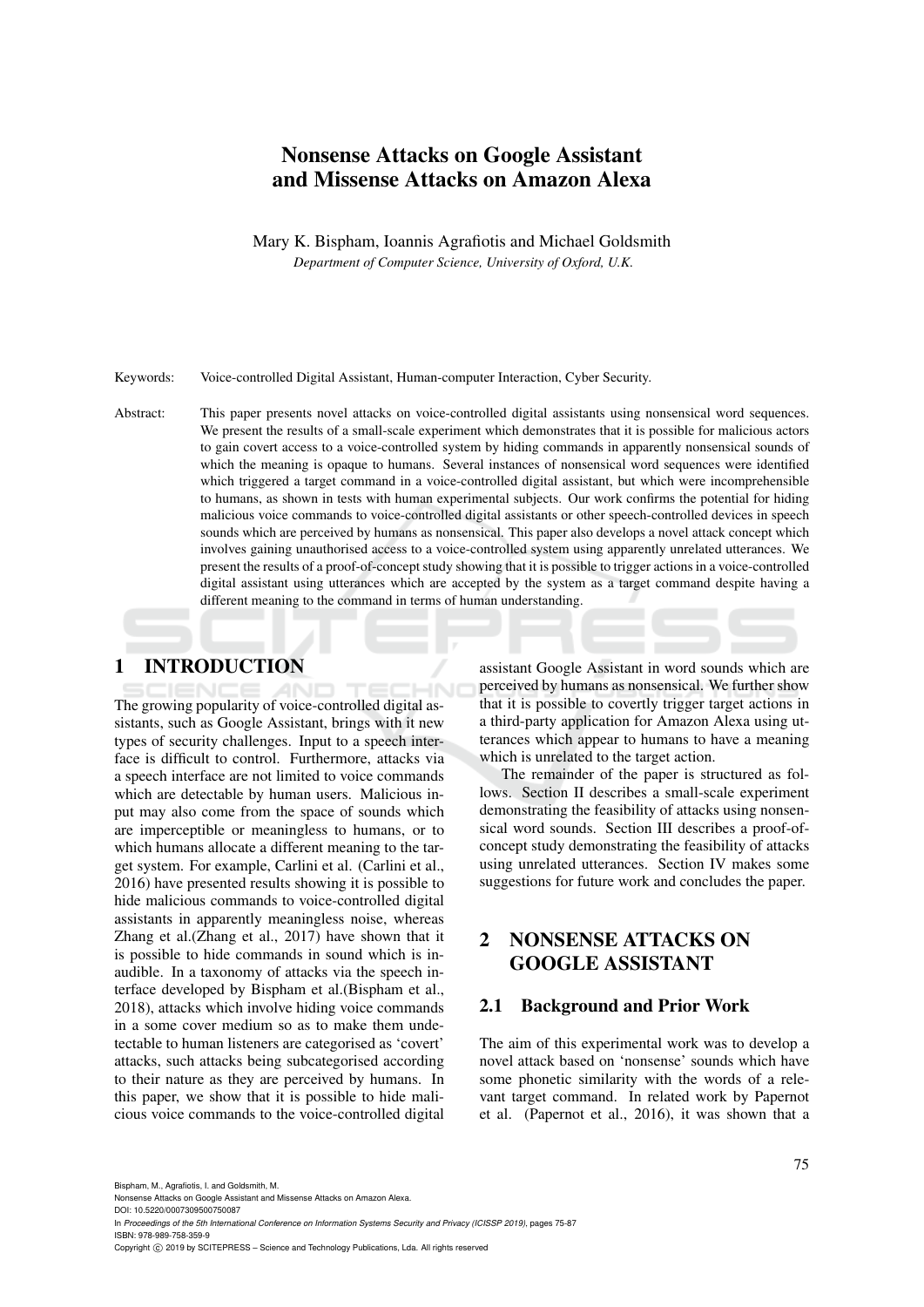sentiment analysis method could be misled by input which was 'nonsensical' at the sentence level, i.e. the input consisted of a nonsensical concatenation of real words. By contrast, this work examines whether voice-controlled digital assistants can be misled by input which consists of nonsensical word sounds. Whereas the attack demonstrated by Papernot et al. targeted a natural language understanding functionality, the attacks demonstrated here target speech recognition functionality. In terms of the taxonomy of attacks via the speech interface developed by Bispham et al., the attack using nonsensical word sounds in a 'nonsense' attack. To the best of our knowledge, no attacks of this type have been demonstrated in prior work.

The idea for the experiment presented here was inspired by the use of nonsense words to teach phonics to primary school children.<sup>1</sup> 'Nonsense' is defined in this context as sounds which are composed of the sound units which are used in a given language, but to which no meaning is allocated within the current usage of that language. Such sound units are known as 'phonemes'.<sup>2</sup> English has around 44 phonemes.<sup>3</sup> The line between phoneme combinations which carry meaning within a language and phoneme combinations which are meaningless is subject to change over time and place, as new words evolve and old words fall out of use (see Nowak and Krakauer (Nowak and Krakauer, 1999)). The space of meaningful word sounds within a language at a given point in time is generally confirmed by the inclusion of words in a generally established reference work, such as, in the case of English, the Oxford English Dictionary.<sup>4</sup> In this work, we tested the response of Google Assistant to English word sounds which were outside this space of meaningful word sounds, but which had a 'rhyming' relationship with meaningful words recognised as commands by Google Assistant. The term 'rhyme' is used to refer to a number of different sound relationships between words (see for example Mc-Curdy et al. (McCurdy et al., 2015)), but it is most commonly used to refer to a correspondence of word endings.<sup>5</sup> For the purposes of our experimental work we define rhyme according to this commonly understood sense as words which share the same ending.

There are a number of features of speech recognition in voice-controlled digital assistants which might affect the processing of nonsense syllables by such systems. One of these features is the word space which the assistant has been trained to recognise. The number of words which a voice assistant such as Google Assistant can transcribe is much larger than the number of words which it can 'understand' in the sense of being able to map them to an executable command. In order to be able to perform tasks such as web searches by voice and note taking, a voice-controlled digital assistant must be able to transcribe all words in current usage within a language. It can therefore be assumed that the speech recognition functionality in Google Assistant must have access to a phonetic dictionary of all English words. We conducted some preliminary tests to determine whether this phonetic dictionary also includes nonsense words, so as to enable the assistant to recognise such words as meaningless. Using the example of the nonsense word sequence 'voo terg spron', we tested the response of Google Assistant to nonsense syllables by speaking them in natural voice to a microphone three times. The nonsense word sequence was variably transcribed as 'bedtime song', 'who text Rob', and 'blue tux prom', i.e. the Assistant sought to match the nonsense syllables to meaningful words, rather than recognising them as meaningless. This confirmed the viability of our experiment in which we sought to engineer the matching of nonsense words to a target command.

Another feature of speech recognition in voice assistant which might affect the processing of nonsense syllables is the influence of a language model. Modern speech recognition technology includes both an acoustic modelling and a language modelling component. The acoustic modelling component computes the likelihood of the acoustic features within a segment of speech having been produced by a given word. The language modelling component calculates the probability of one word following another word or words within an utterance. The acoustic model is typically based on Gaussian Mixture Models or deep neural networks (DNNs), whereas the language model is typically based on n-grams or recurrent neural networks (RNNs). Google's speech recognition technology as incorporated in Google Assistant is based on neural networks. $6$  The words most likely to have produced a sequence of speech sounds are determined by calculation of the product of the acoustic model and the language model outputs. The language

<sup>&</sup>lt;sup>1</sup>See The Telegraph, 1st May 2014, "Infants taught to read 'nonsense words' in English lessons"

<sup>2</sup>See for example https://www.britannica.com/topic/ phoneme

<sup>3</sup>See for example https://www.dyslexia-readingwell.com/44-phonemes-in-english.html

<sup>4</sup>See for example https://blog.oxforddictionaries.com/ press-releases/new-words-added-oxforddictionaries-comaugust-2014/

<sup>5</sup>See https://en.oxforddictionaries.com/definition/rhyme

<sup>&</sup>lt;sup>6</sup>See Google AI blog, 11th August 2015, 'The neural networks behind Google Voice transcription' https://ai.googleblog.com/2015/08/the-neural-networksbehind-google-voice.html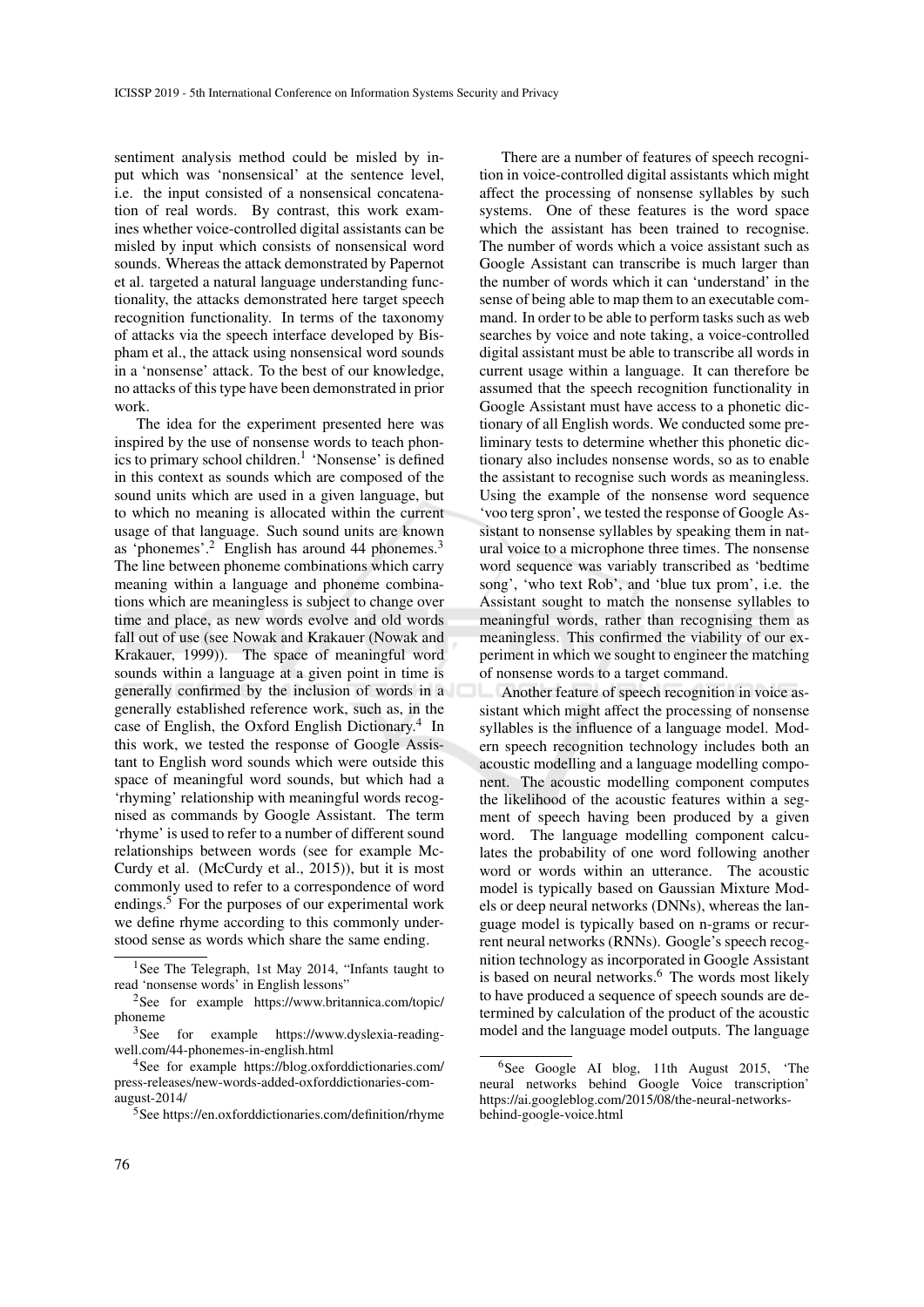model is intended to complement the acoustic model, in the sense that it may correct 'errors' on the part of the acoustic model in matching a set of acoustic features to words which are not linguistically valid in the context of the preceding words. This assumption of complementary functionality is valid in a cooperative context, where a user interacts via a speech interface in meaningful language. However, the assumption of complementarity is not valid in an adversarial context, where an attacker is seeking to engineer a mismatch between a set of speech sounds as perceived by a human, such as the nonsensical speech sounds generated here, and their transcription by a speechcontrolled device. In an adversarial context such as that investigated here, the language model may in fact operate in the attacker's favour, in that if one 'nonsense' word in an adversarial command is misrecognised as a target command word, subsequent words in the adversarial command will be more likely to be misrecognised as target command words in turn, as the language model trained to recognise legitimate commands will allocate a high probability to the target command words which follow the initial one. Human speech processing also uses an internal 'lexicon' to match speech sounds to words (see for example Roberts et al. (Roberts et al., 2013)). However, as mentioned above, unlike machines, humans also have an ability to recognise speech sounds as nonsensical. This discrepancy between machine and human processing of word sounds was the basis of our attack methodology for hiding malicious commands to voice assistants in nonsense words.

Outside the context of attacks via the speech interface, differences between human and machine abilities to recognise nonsense syllables have been studied for example by Lippmann et al. (Lippmann et al., 1997) and Scharenborg and Cooke (Scharenborg and Cooke, 2008). Bailey and Hahn (Bailey and Hahn, 2005) examine the relationship between theoretical measures of phoneme similarity based on phonological features, such as might be used in automatic speech recognition, and empirically determined measures of phoneme confusability based on human perception tests. Machine speech recognition has reached parity with human abilities in terms of the ability correctly to transcribe meaningful speech (see Xiong et al. (Xiong et al., 2016)), but not in terms of the ability to distinguish meaningful from meaningless sounds. The inability of machines to identify nonsense sounds as meaningless is exploited for security purposes by Meutzner et al. (Meutzner et al., 2015), who have developed a CAPTCHA based on the insertion of random nonsense sounds in audio. The opposite scenario, i.e. the possible security problems associated with machine inability to distinguish sense from nonsense, has to the best of our knowledge not been exploited in prior work.

## 2.2 Methodology

The experimental work comprised three stages. The first stage involved generating from a set of target commands a set of potential adversarial commands consisting of nonsensical word sequences. These potential adversarial commands were generated using a mangling process which involved replacing consonant phonemes in target command words to create a rhyming word sound, and then determining whether the resulting rhyming word sound was a meaningful word in English or a 'nonsense word'. For the purposes of this work, the Unix word list was considered representative of the current space of meaningful sounds in English. Word sounds identified as nonsense words were used to create potential adversarial commands. Audio versions of these potential adversarial commands were created using speech synthesis technology. The second stage of the experimental work was to test the response of the target system to the potential adversarial commands. The target system for experiments on machine perception of nonsensical word sequences was the voice-controlled digital assistant Google Assistant. The Google Assistant system was accessed via the Google Assistant Software Development Kit  $(SDK)$ .<sup>7</sup> The third stage of the experimental work was to test the human comprehensibility of adversarial commands which were successful in triggering a target action in the target system.

## 2.2.1 Adversarial Command Generation

A voice-controlled digital assistant such as Google Assistant typically performs three generic types of action, namely information extraction, control of a cyber-physical action, and data input. The data input category may overlap with the control of cyberphysical action category where a particular device setting needs to be specified, eg. light color or thermostat temperature. The three generic action categories are reflected in three different command structures for commands to Google Assistant and other voice-controlled digital assistants. The three command structures are: vocative + interrogative (eg. 'Ok Google, what is my IP address'), vocative  $+$  imperative (eg. 'Ok Google, turn on the light'), and vocative + imperative + data (eg. 'Ok Google, take a note that cats are great'). For our experimental work, we chose

<sup>7</sup>See https://developers.google.com/assistant/sdk/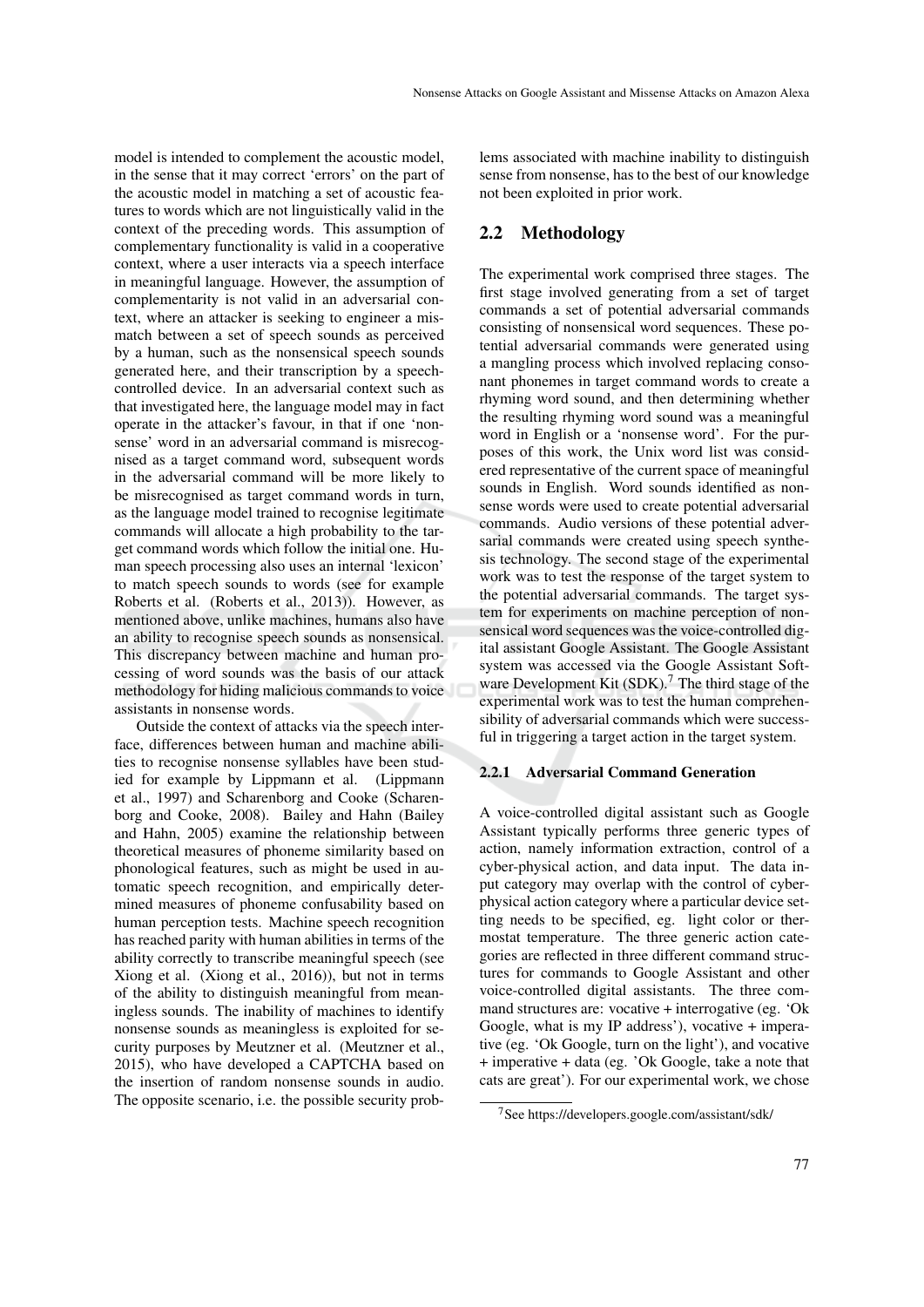5 three-word target commands corresponding to 5 target actions, covering all three possible target action categories. These target commands were: "What's my name" (target action: retrieve username, action category: information extraction), "Turn on light" (target action: turn light on, action category: control of cyber-physical action), "Turn off light" (target action: turn light off, action category: control of cyber-physical action), "Turn light red" (target action: turn light to red, action category: data input), "Turn light blue" (target action: turn light to blue, action category: data input). We originally included a sixth target command, which would have represented a second target command for the information extraction category: "Who am I". However, no successful adversarial commands could be generated from this target command.

A set of potential adversarial commands was created from the target commands using a mangling process. This mangling process was based on replacing consonant phonemes in the target command words to generate nonsensical word sounds which rhymed with the original target command word.<sup>8</sup> The target commands were first translated to a phonetic representation in the Kirschenbaum phonetic alphabet<sup>9</sup> using the 'espeak' functionality in Linux. The starting consonant phonemes of each word of the target command were then replaced with a different starting consonant phoneme, using a Python script and referring to a list of starting consonants and consonant blends.<sup>10</sup> Where the target command word began with a vowel phoneme, a starting consonant phoneme was prefixed to the vowel. The resulting word sounds were checked for presence in a phonetic representation of the Unix word list, also generated with espeak, to ascertain whether the word sound represented a meaningful English word or not. If the sound did correspond to a meaningful word, it was discarded. This process thus generated from each target command a number of rhyming nonsensical phoneme sequences to which no English meaning was attached. Audio versions of the phoneme sequences were then created using espeak. A similar process was followed to generate a set of potential adversarial commands from the wake-up word 'Hey Google'. In addition to replacing the starting consonants 'H' and 'G', the second 'g' in 'Google' was also replaced with one of the conso-

nants which are found in combination with the '-le' ending in English. $<sup>11</sup>$ </sup>

Nonsensical word sequences generated from the 'Hey Google' wake-up word and nonsensical word sequences generated from target commands which were successful respectively in activating the assistant and triggering a target action in audio file input tests (see Results section for details) were combined with one another to generate a set of potential adversarial commands for over-the-air tests. This resulted in a total of 225 nonsensical word sequences representing a concatenation of each of 15 nonsensical word sequences generated from the wake-up word with each of 15 nonsensical word sequences generated from a target command. Audio versions of these 225 nonsensical word sequences were generated using the Amazon Polly speech synthesis service, generating a set of .wav files.<sup>12</sup> Amazon Polly is the speech synthesis technology used by Amazon Alexa, hence the overthe-air tests represented a potential attack on Google Assistant with 'Alexa's' voice. The audio contained a brief pause between the wake-up word and the command, as is usual in natural spoken commands to voice assistants. As Amazon Polly uses the x-sampa phonetic alphabet rather than the Kirschenbaum format, it was necessary prior to synthesis to translate the phonetic representations of the potential adversarial commands from Kirschenbaum to x-sampa format.

#### 2.2.2 Assistant Response Tests

The Google Assistant SDK was integrated in a Ubuntu virtual machine (version 18.04). The Assistant was integrated in the virtual machine using two options; firstly, the Google Assistant Service, and secondly the Google Assistant Library. The Google Assistant Service is activated via keyboard stroke and thus does not require a wake-up word, and voice commands can be inputted as audio files as well as over the air via a microphone. The Google Assistant Library, on the other hand, does require a wake-up word for activation, and receives commands via a microphone only. The Google Assistant Service could therefore be used to test adversarial commands for target commands and for the wake-up word separately and via audio file input rather than via a microphone. The Google Assistant Library could be used to test the activation of the Assistant and the triggering of a target command by an adversarial command in combination over the air, representing a more realistic attack scenario.

TIONS

<sup>8</sup>Our approach was inspired by an educational game in which a set of nonsense words is generated by spinning lettered wooden cubes - see https://rainydaymum.co.uk/spina-word-real-vs-nonsense-words/

<sup>&</sup>lt;sup>9</sup>See http://espeak.sourceforge.net/phonemes.html  ${}^{10}$ See https://k-3teacherresources.com/teac https://k-3teacherresources.com/teachingresource/printable-phonics-charts/

<sup>11</sup>See https://howtospell.co.uk/

<sup>12</sup>See https://aws.amazon.com/polly/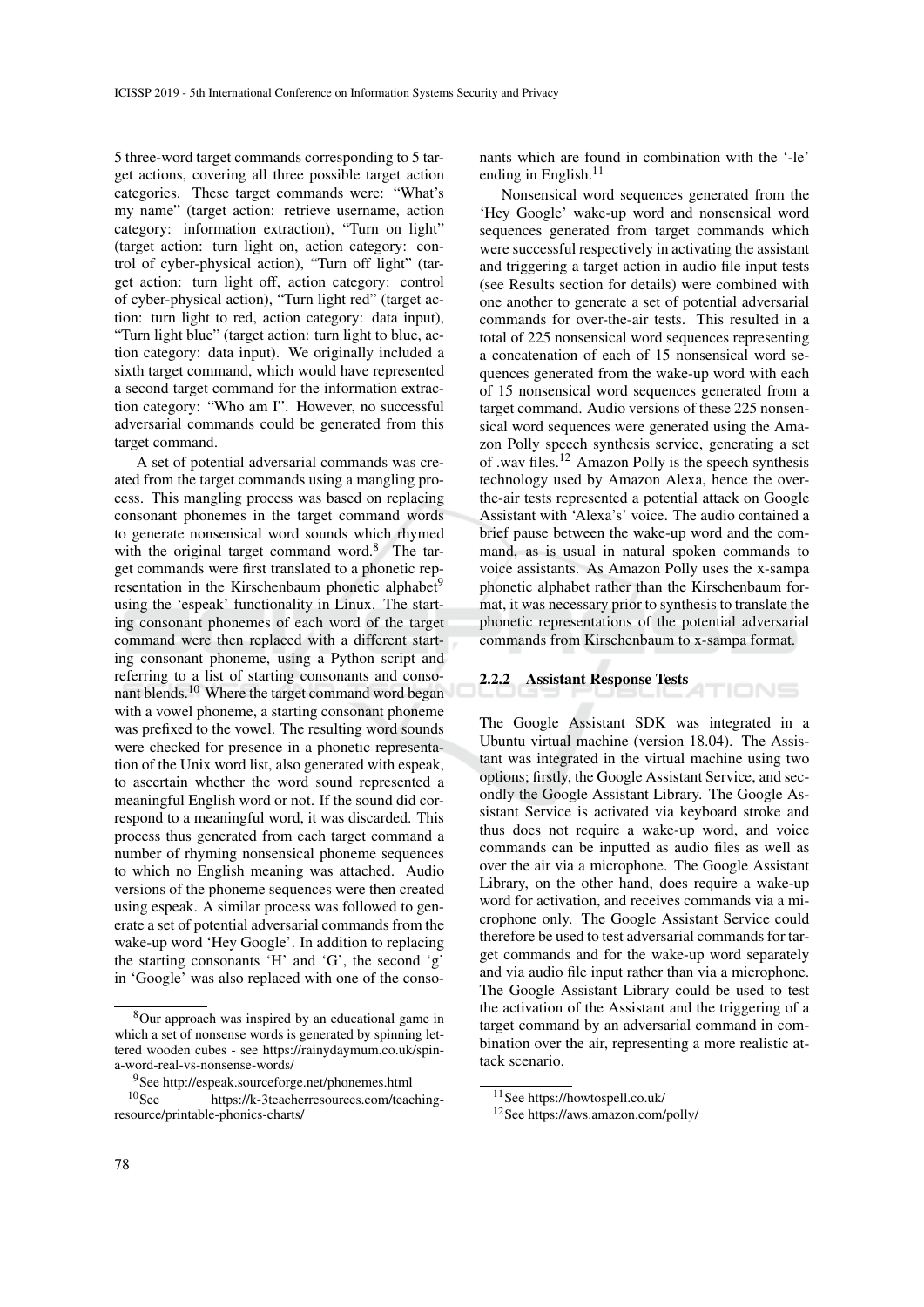We first tested the Assistant's response to plainspeech versions of each target command to confirm that these triggered the relevant target action. Using Python scripts, we then generated nonsense word sequences from the wake-up word 'hey Google' and from each target command in batches of 100 and tested the response of Google Assistant Service to audio file input of the potential adversarial commands for wake-up word and target commands separately. The choice of consonant phoneme to be replaced to generate nonsense words was performed randomly by the Python scripts for each batch of 100 potential adversarial commands. We continued the testing process until we had generated 15 successful adversarial commands for the wake-up word, and 3 successful adversarial commands for each target command, i.e. 15 successful adversarial commands in total. Each successful adversarial command for the wake-up word and each successful adversarial command for a target command were then combined to generate potential adversarial commands for the over-the-air tests as described above.

In the over-the-air tests, the 225 potential adversarial commands generated from the adversarial commands for the wake-up word and target commands which had been successful in the audio file input tests were played to the Google Assistant Library via a USB plug-in microphone from an Android smartphone.

### 2.2.3 Human Comprehensibility Tests

We next tested the human comprehensibility of adversarial commands which had successfully triggered a target action by the Assistant. Human experimental subjects were recruited via the online platform Prolific Academic.<sup>13</sup> All subjects were native speakers of English. The subjects were asked to listen to audio of twelve successful adversarial commands, which were the successful adversarial commands shown in Tables 1 and 2 for the audio file input and over-the-air tests respectively (see Results section for further details). The audio which subjects were asked to listen to also included as 'attention tests', two files consisting of synthesised audio of two easily understandable utterances, "Hello how are you" and "Hi how are you". Subjects were then asked to indicate whether they had identified any meaning in the audio. If they had identified meaning, they were asked to indicate what meaning they heard. The order in which audio clips were presented to the participants was randomised.

Wakeup word triggered by nonsense\_wakeup/Z'eI d'u:b@L.raw, nonsense\_wakeup/Z'eI d'u:b@L INFO:root:Connecting to embeddedassistant.googleapis.com INFO:root:Recording audio request. INFO:root:Transcript of user request: "change". INFO:root:Transcript of user request: "JD". INFO:root:Transcript of user request: "hey dude". INFO:root:Transcript of user request: "hey Google". INFO:root:Transcript of user request: "hey Google". INFO:root:Transcript of user request: "hey Google". INFO:root:End of audio request detected. INFO:root:Stopping recording. INFO:root:Transcript of user request: "hey Google". INFO:root:Expecting follow-on query from user. INFO:root:Playing assistant response.

Figure 1: Transcription of response to adversarial command for 'Hey Google' from audio file.

### 2.3 Results

CHNO

#### 2.3.1 Assistant Response Tests

Through application of the methodology described above, the audio file input tests for the wake-up word 'Hey Google' identified 15 successful adversarial commands which triggered activation of the device. The audio file input tests for target commands identified 3 successful adversarial commands for each target action, i.e. 15 successful adversarial commands in total, in around 2000 tests. Three examples of the successful adversarial commands for the wakeup word and one example of an adversarial command for each of the target commands is shown in Table 1. The over-the-air tests identified 4 successful adversarial commands in the 225 tests (representing all possible combinations of each of the 15 successful adversarial commands for the wake-up word with each of the successful adversarial commands for the target commands). One of the successful over-the-air adversarial commands triggered the 'turn on light' target action and three of the successful over-the-air adversarial commands triggered the 'turn light red' target action. The 4 successful over-the-air adversarial commands are shown in Table 2. Also shown below, in Figures 1 and 2, are examples of the print-out to terminal of the Google Assistant Service's response to a successful adversarial command for a wake-up word and for a target command. Further shown below is an example of the print-out to terminal of the Google Assistant Library's response to a successful over-the-air adversarial command (see Figure 3).

In repeated tests, it was shown that the audio file input results were reproducible, whereas the overthe-air results were not, i.e. a successful adversarial command did not necessarily trigger the target action again on re-playing. Possible reasons for this include quality of the microphone used to pick up voice commands, distance from the speaker to the microphone, and the potential presence of background noise. Apart

<sup>13</sup>https://prolific.ac/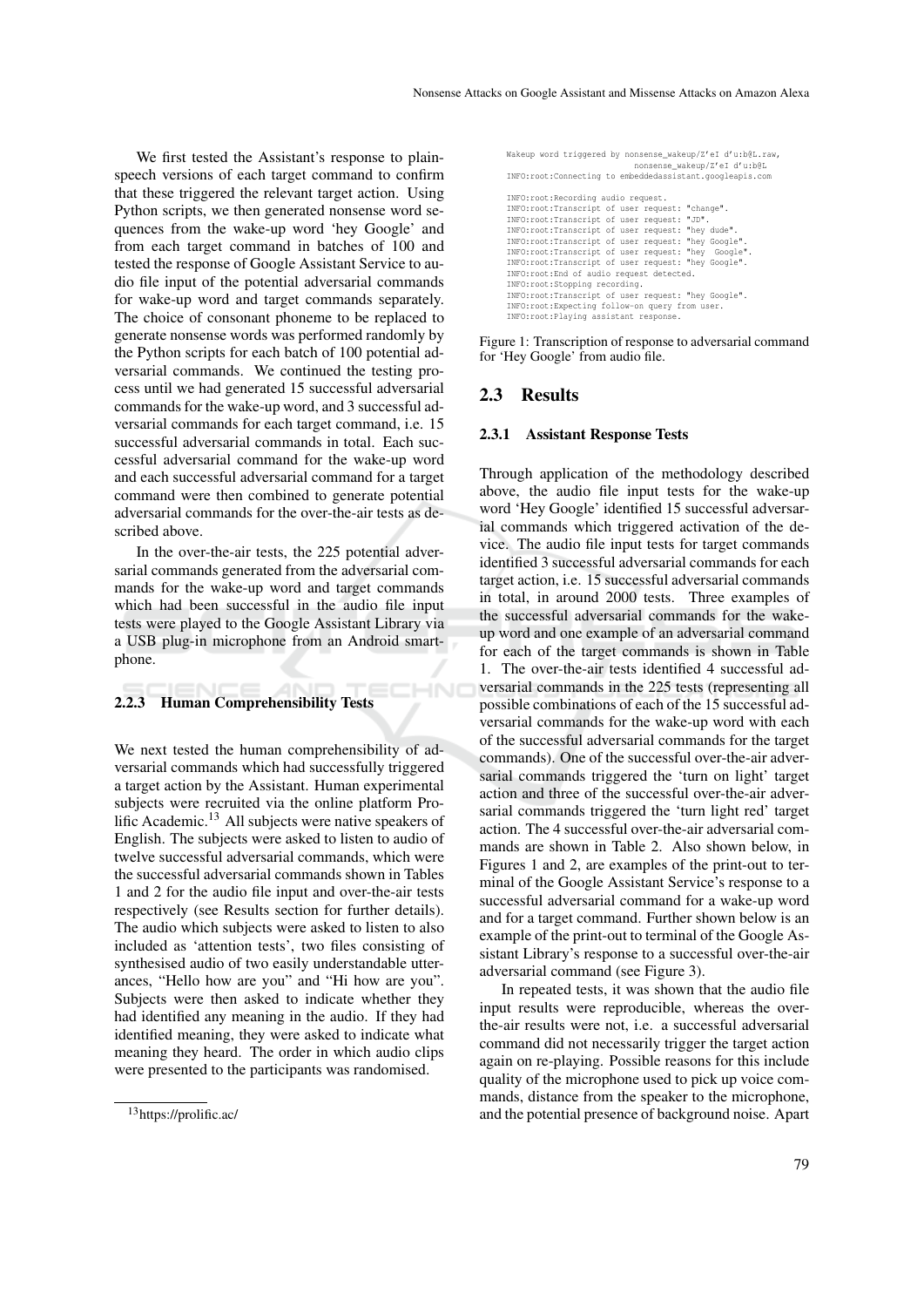| Target<br>Command     | Adversarial<br>Command<br>(Kirschen-<br>baum<br>phonetic<br>symbols) | Text<br>Tran-<br>scribed           | Action<br>Triggered                            |
|-----------------------|----------------------------------------------------------------------|------------------------------------|------------------------------------------------|
| Hey<br>Google         | S'el<br>j'u:b@L<br>("shay<br>yooble")                                | hey Google                         | assistant<br>activated                         |
| Hey<br>Google         | t'eI<br>g'u:t@L<br>("tay<br>gootle")                                 | hey Google                         | assistant<br>activated                         |
| Hey<br>Google         | $Z$ 'eI<br>d'u:b@L<br>("zhay<br>dooble")                             | hey Google                         | assistant<br>activated                         |
| off<br>turn<br>light  | $h^3:$ n<br>z'0f<br>j'aIt ("hurn<br>zof yight)                       | off<br>turns<br>the light          | Turning de-<br>vice off                        |
| light<br>turn<br>blue | h'3:n gl'aIt<br>skw'u:<br>("hurn<br>glight<br>squoo"                 | the<br>turn<br>lights blue         | color<br>is<br>blue                            |
| light<br>turn<br>red  | $str3$ :n<br>j'alt str'Ed<br>("strurn<br>yight stred"                | the<br>turn<br>lights<br>to<br>Red | color is red                                   |
| what's<br>my<br>name  | sm'0ts k'aI<br>sp'eIm<br>("smots kai<br>spaim")                      | what's<br>my<br>name               | You<br>told<br>your<br>me<br>name<br>was<br>МK |
| turn<br>on<br>light   | $p'3:n$ h'On<br>kl'aIt<br>"purn hon"<br>klight")                     | turn<br>on<br>light                | Turning de-<br>vice on                         |

Table 1: Examples of successful adversarial commands in audio file input experiments.

| INFO: root: Recording audio request.                                                                 |  |  |  |  |  |  |
|------------------------------------------------------------------------------------------------------|--|--|--|--|--|--|
| INFO: root: Transcript of user request: "what's".                                                    |  |  |  |  |  |  |
| INFO: root: Playing assistant response.                                                              |  |  |  |  |  |  |
| INFO: root: Transcript of user request: "some".                                                      |  |  |  |  |  |  |
| INFO:root:Playing assistant response.                                                                |  |  |  |  |  |  |
| INFO: root: Transcript of user request: "summer".                                                    |  |  |  |  |  |  |
| INFO:root:Playing assistant response.                                                                |  |  |  |  |  |  |
| INFO:root:Transcript of user request: "what's on Sky".                                               |  |  |  |  |  |  |
| INFO:root:Playing assistant response.                                                                |  |  |  |  |  |  |
| INFO:root:Transcript of user request: "what's my IP".                                                |  |  |  |  |  |  |
| INFO:root:Playing assistant response.                                                                |  |  |  |  |  |  |
| INFO: root: Transcript of user request: "some months cause pain".                                    |  |  |  |  |  |  |
| INFO: root: Playing assistant response.                                                              |  |  |  |  |  |  |
| INFO: root: Transcript of user request: "what's my car's paint".                                     |  |  |  |  |  |  |
| INFO:root:Playing assistant response.                                                                |  |  |  |  |  |  |
| INFO:root:Transcript of user request: "what's my car's paint".                                       |  |  |  |  |  |  |
| INFO:root:Playing assistant response.                                                                |  |  |  |  |  |  |
| INFO: root: End of audio request detected<br>INFO:root:Transcript of user request: "what's my name". |  |  |  |  |  |  |
| INFO:root:Playing assistant response.                                                                |  |  |  |  |  |  |
| INFO: root: You told me your name was MK                                                             |  |  |  |  |  |  |
| I could never forget that                                                                            |  |  |  |  |  |  |
| INFO: root: Finished playing assistant response.                                                     |  |  |  |  |  |  |
|                                                                                                      |  |  |  |  |  |  |

Figure 2: Transcription of response to adversarial command for 'what's my name' (sm'0ts k'aI sp'eIm) from audio file. vspace0.5cm

| Target<br>Command                     | Adversarial<br>Command<br>(x-sampa<br>phonetic<br>symbols)                                  | Text Tran-<br>scribed                | Action<br>Triggered   |
|---------------------------------------|---------------------------------------------------------------------------------------------|--------------------------------------|-----------------------|
| Hey<br>Google<br>turn<br>on<br>light  | t'eI<br>$D'u:b =$<br>s'3:n $Z'$ On<br>j'aIt ("tay<br>dooble<br>surn zhon<br>yight")         | switch<br><sub>on</sub><br>the light | Turning the<br>LED on |
| Hey<br>Google<br>light<br>turn<br>red | t'eI<br>$D'u:b =$<br>tr'3:n Tr'aIt<br>str'Ed ("tay<br>dooble<br>trurn<br>thright<br>stred") | lights<br>turn<br>to Red             | The color is<br>red   |
| Hey<br>Google<br>light<br>turn<br>red | t'eI<br>$D'u:b =$<br>$pr'3:n$ j'aIt<br>sw'Ed<br>("tay<br>dooble<br>prurn yight<br>swed")    | the<br>turn<br>lights red            | The color is<br>red   |
| Hey<br>Google<br>light<br>turn<br>red | $t$ 'eI<br>$D'u:b]=$<br>str'3:n j'aIt<br>str'Ed ("tay<br>dooble<br>strurn yight<br>stred")  | lights<br>turn<br>to Red             | The color is<br>red   |

experiments.

Table 2: Successful adversarial commands in over-the-air

ON\_CONVERSATION\_TURN\_STARTED ON\_END\_OF\_UTTERANCE

ON\_RECOGNIZING\_SPEECH\_FINISHED: {"text": "switch on the light"}

Do command action.devices.commands.OnOff with params {u'on': True} Turning the LED on. ON\_RESPONDING\_STARTED:

{"is\_error\_response": false} ON\_RESPONDING\_FINISHED

ON\_CONVERSATION\_TURN\_FINISHED: {"with\_follow\_on\_turn": false}

Figure 3: Transcription of response to adversarial command for 'Hey Google turn on light' (t'eI D'u:bl= s'3:n Z'Qn j'aIt) from over-the-air audio.

from the triggering target commands as described, a certain proportion of the nonsensical word sequences tested in the experiments were transcribed as other meaningful word sequences, prompting the Assistant to run web searches. For other nonsensical word sequences, the Assistant's response was simply to indicate non-comprehension of the input.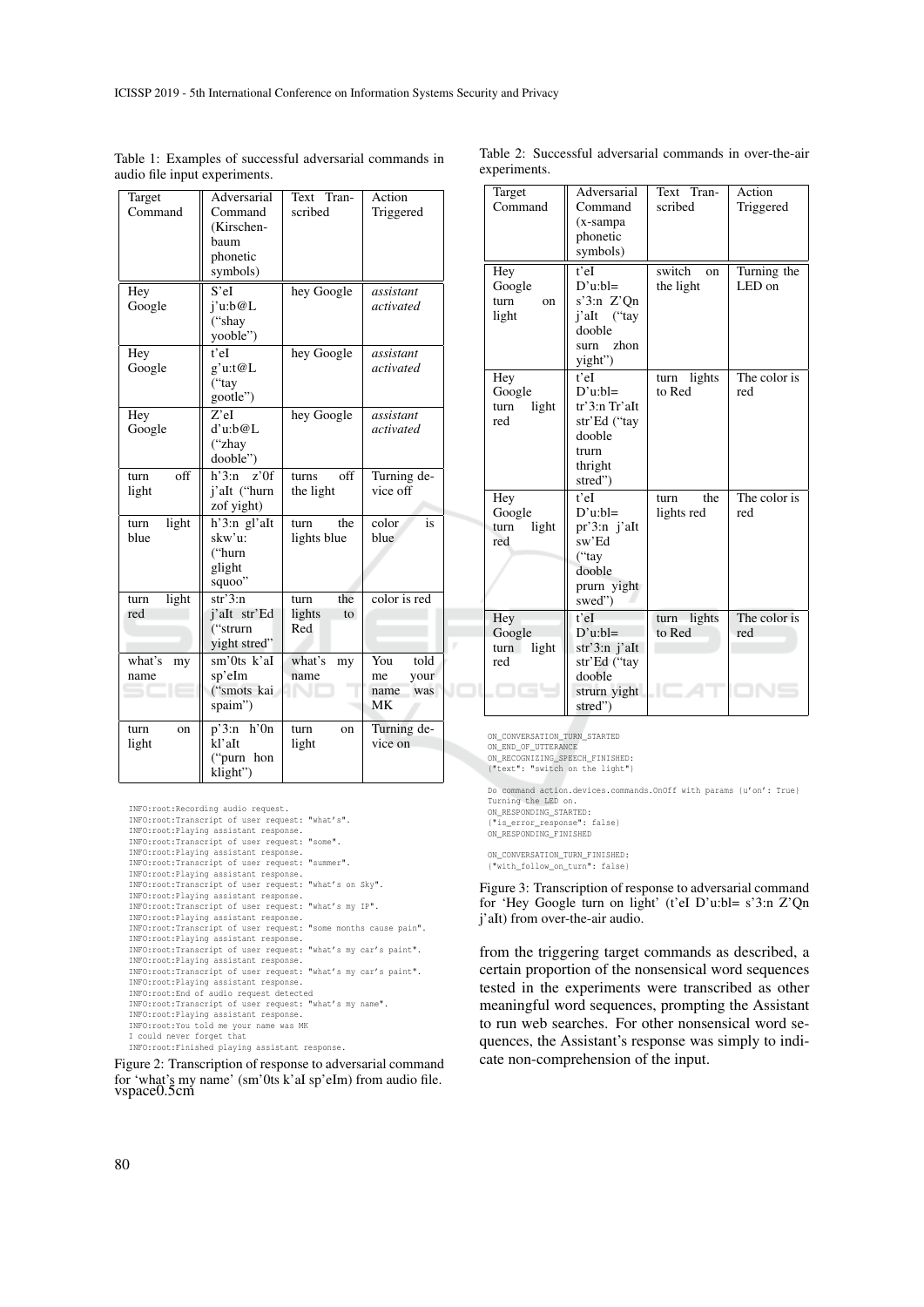#### 2.3.2 Human Comprehensibility Tests

As stated above, audio clips of the twelve successful adversarial commands shown in Tables 1 and 2, as well as two audio clips representing attention tests, were played to human subjects in an online experiment. There were 20 participants in the experiment, from whom 17 sets of valid results could be retrieved. All 17 participants who generated these results transcribed the attention tests correctly as 'hi how are you' and 'hello how are you'. Three participants transcribed one adversarial command as the target command 'turn on light', but did not identify any of the other target commands or the wake-up word 'Hey Google' in either the audio file input clips or the overthe-air clips. None of the other participants identified any of the target commands or the wake-up word in any of the clips. Eight of the participants identified no meaning at all in any of the clips which did not represent attention tests. The other participants all either indicated incomprehension of the nonsensical sounds as well or else transcribed them as words which were unrelated to the target command for Google Assistant. Some examples of unrelated transcriptions were 'hands off the yacht' and 'smoking cause pain'. One participant also transcribed some of the nonsensical sounds as nonsense syllables e.g. 'hurn glights grew' and 'pern pon clight'. Another participant also transcribed a couple of the nonsensical sounds as the French words 'Je du blanc'. IHNO

### 2.4 Discussion

The combined results from our machine response and human comprehensibility tests confirm that voicecontrolled digital assistants are potentially vulnerable to covert attacks using nonsensical sounds. The key findings are that voice commands to voice-controlled digital assistant Google Assistant are shown to be triggered by nonsensical word sounds in some instances, whereby the same nonsensical word sounds are perceived by humans as either not having any meaning at all or as having a meaning unrelated to the voice commands to the Assistant. These results confirm a potential for using nonsensical word sounds to gain unauthorised access to a voice-controlled system without detection by the users of such systems. Specific attacks would involve playing such word sounds in the vicinity of a target voice-controlled device, for example via a malicious weblink which plays an audio file, or by using a speaker in a public place.

One notable feature of the results is that the transcription of the adversarial command by the Assistant does not need to match the target command ex-

actly in order to trigger the target action; for example, an adversarial command for the target command 'turn on light' is transcribed as 'switch on the light' in one instance (see Table 2). In one case, the transcription of an adversarial command does not even need to be semantically equivalent to the target command in order to trigger the target action, as for example in the transcription of an adversarial command for "turn off light" as "turns off the light". This attack exploits a weakness in the natural language understanding functionality of the Assistant as well as in its speech recognition functionality.

The machine and human responses to nonsensical word sounds in general were comparable, in that both machine and humans frequently indicated incomprehension of the sounds, or else attempted to fit them to meaningful words. However, in the specific instances of nonsensical word sounds which triggered a target command in Google Assistant, none of the human listeners heard a Google Assistant voice command in the nonsensical word sounds which had triggered a target command. Another difference between the machine and human results was that whereas in addition to either indicating incomprehension or transcribing the nonsensical sounds as real words, human subjects on occasion attempted to transcribe the nonsensical word sounds phonetically as nonsense syllables, the Assistant always either indicated incomprehension or attempted to match the nonsensical sounds to real words. This confirms that, unlike humans, the Assistant does not have a concept of word sounds which have no meaning, making it vulnerable to being fooled by word sounds which are perceived by humans as obviously nonsensical.

# 3 MISSENSE ATTACKS ON AMAZON ALEXA

## 3.1 Background and Prior Work

The proof-of-concept study described in this section shows that the natural language understanding functionality in voice-controlled digital assistants can be misled by unrelated utterances which contain alternate meanings and homophones of the words in a target command, or which share the syntactical structure of a target command. In terms of the taxonomy of attacks via the speech interface developed by Bispham et al., as referred to above, the type of attack demonstrated here is a 'missense' attack. Missense attacks are defined in the taxonomy as attacks which are perceived by human listeners as speech which is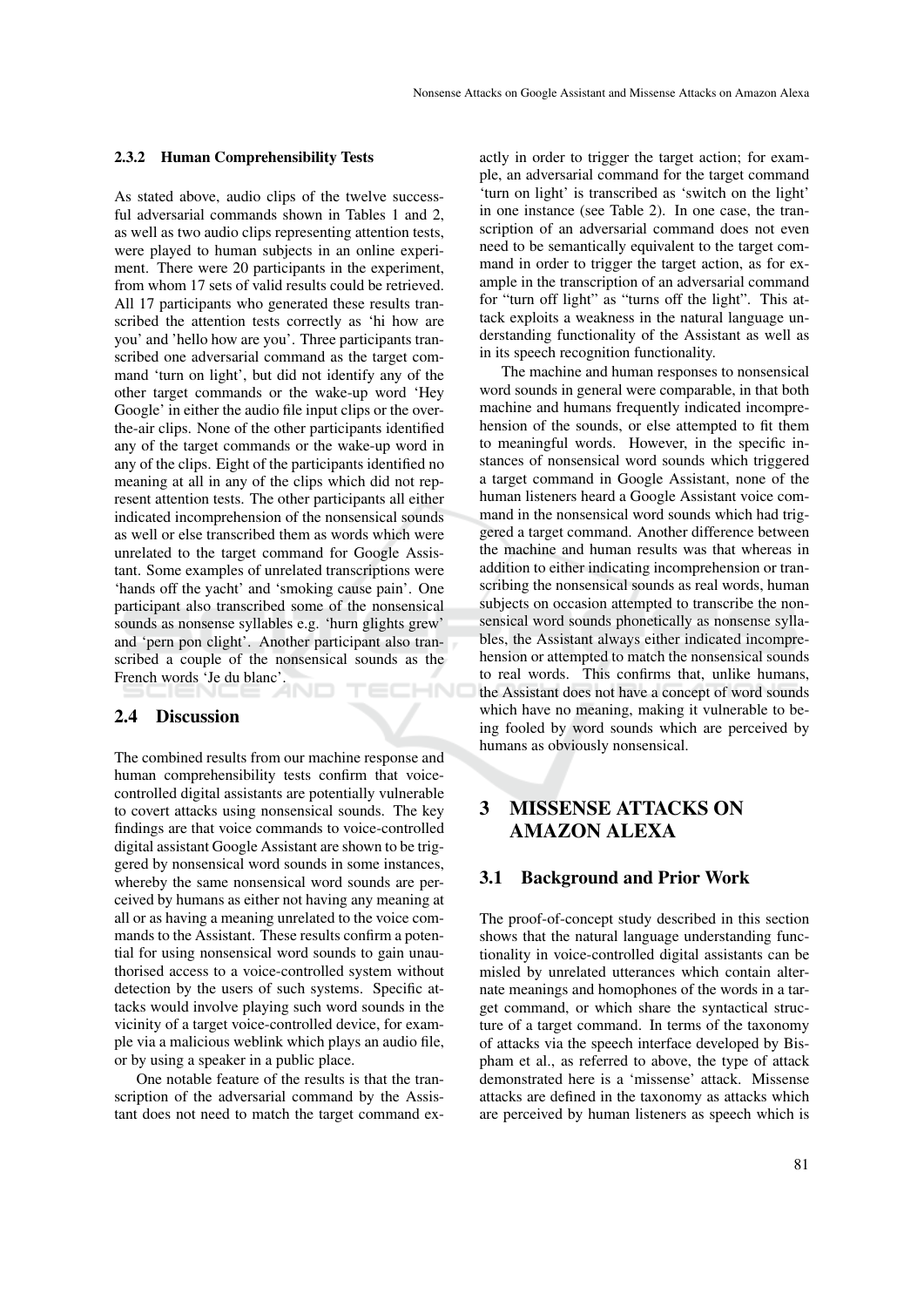unrelated to the attacker's intent. Missense attacks may target the speech recognition functionality of a voice-controlled system by crafting audio input which is perceived by a human listener as one utterance but transcribed by the system as a different utterance. An example of missense attacks of this type are the attacks on speech transcription demonstrated by Carlini and Wagner (Carlini and Wagner, 2018). Missense attacks may alternatively target the natural language understanding functionality of a voice-controlled system by crafting audio input which is transcribed by the system as it is heard by a human listener, but which the system interprets as having a different meaning to that understood by humans (in case of use of nonhomographic homophones in the adversarial input the attack may involve mistranscription of this word by the target system, but the attack will nonetheless relay on misleading the natural language understanding of the system as to the overall meaning of the adversarial input). The attacks demonstrated here represent the latter type of missense attack. To the best of our knowledge, no examples of missense attacks of this type have been demonstrated in prior work.

Natural language understanding in voicecontrolled systems involves a process of semantic parsing for mapping transcriptions of spoken utterances to a formal representation of the utterances' meaning which the system can use to trigger an action. The process of semantic parsing takes into account both the individual words in an utterance as well as syntactical and/or structural elements of the utterance in determining the most appropriate action to take in response to a natural language command (McTear et al., 2016). The specific natural language understanding functionality targeted in these experiments is the natural language understanding functionality behind Amazon Alexa Skills, which are third-party applications which can be incorporated in the Alexa digital assistant. Developers of Amazon Alexa Skills can make use of generic templates for actions to be performed by the Skill which are made available in the Amazon Developer Console, the so-called Built-in Intents, and/or create their own Custom Intents using the tools provided in the developer environment (see Kumar et al. (Kumar et al., 2017)). All Alexa Skills share speech recognition and natural language understanding functionalities with the core Alexa digital assistant. With regard to natural language understanding, Custom Intents implemented in a Skill make less direct use of Alexa's core functionality than Built-in Intents. Built-In Intents for Alexa Skills are based on the Alexa Meaning Representation Language (AMRL), which consists of graph-based structures containing components simi-

lar to the domain, intent, and slot fields in standard semantic frames. Representations of natural language utterances in AMRL are linked to the large-scale Alexa Ontology, and mapping to AMRL has been trained on a large dataset of labelled user utterances (see Kollar et al. (Kollar et al., 2018)). Various models are used to map natural language utterances to meaning representation in Amazon Alexa Skills, including Conditional Random Fields (CRFs) and neural networks (see Kumar et al.). Custom Intents in Alexa Skills do not make use of the pre-existing Amazon Alexa Meaning Representation Language structures as such, but they do make use of natural language understanding models for mapping natural language utterances to meaning representation made available in the developer environment for Alexa Skills, as explained by Kumar et al.. As stated by Kumar et al., Alexa's natural language understanding functionality will generate a semantic representation of the Custom Intent based on the sample utterances provided by the user. Kumar et al. explain that process of mapping natural language utterances to the semantic representation of an intent, i.e. semantic parsing, has both a deterministic and stochastic element. The deterministic element ensures that all of the sample utterance provided by the user will be reliably mapped to the intent, whereas the stochastic element ensures some flexibility in the parsing of previously unheard utterances.

The attack concept demonstrated here exploits two related characteristics of natural language understanding in voice-controlled systems which make them vulnerable to such attacks. The first of these characteristics is the imparity between machine and human capabilities for understanding natural language and those of humans, as the per the state-ofthe-art as implemented in current systems. Stolk et al. (Stolk et al., 2016) demonstrate that voice assistants are often unable correctly to determine the meaning of a word which is outside their scope, giving the example of Siri's inability to determine the correct meaning of 'bank' when used in the sense of 'river bank'. The second characteristic is the assumption in design principles for voice-controlled digital assistants of genuine intent between user and device to communicate as conversation partners. The two characteristics are related because the deficiencies in the current state-of-the-art in natural language understanding mean that systems such as voice-controlled digital assistants have no choice but to assume that any speaker interacting with them intends to communicate a relevant meaning; As current natural language understanding systems are not capable of processing the entire space of human language use, they are unable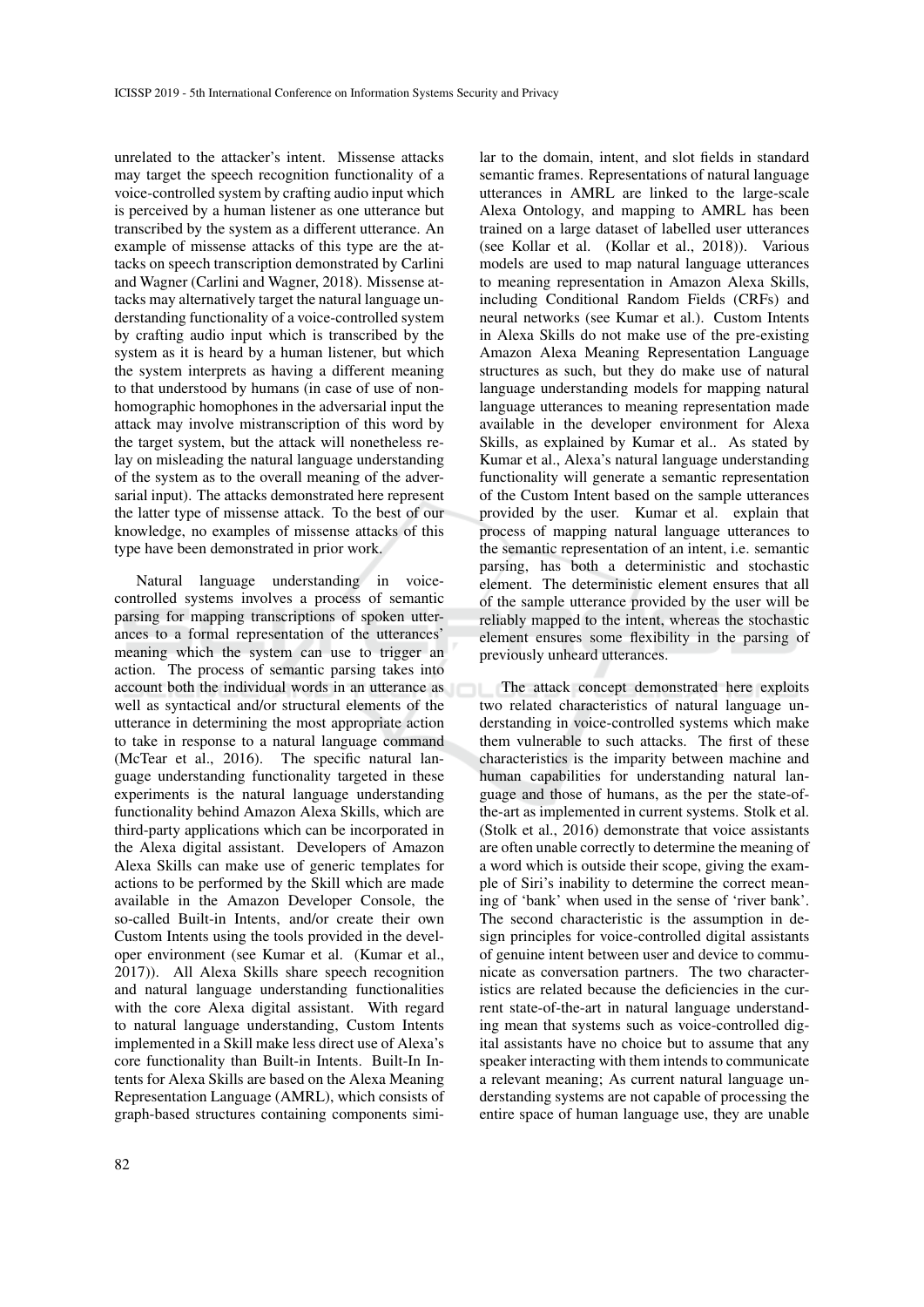to reliably distinguish between relevant and irrelevant input and therefore need to assume that all input directed to them is relevant. The natural language understanding functionality of voice assistants therefore depends on the existence of a shared context between user and device. In an adversarial setting, the assumption of shared context does not hold and thus puts the system at risk of being misled by malicious input in missense attacks.

The covert nature of these attacks depends on unrelated utterances used for adversarial purposes not being detected as a trigger for a voice-controlled action by human listeners. It is in fact unlikely that human listeners will detect unrelated utterances as covert voice commands, as humans are for the most part so proficient at the language comprehension task that a large part of human natural language interpretation is performed automatically without conscious consideration. Miller (Miller, 1995) states that the alternative meanings of a word of which the meaning in context is clear will not even occur to a human listener: "- people who are told, "He nailed the board across the window," do not notice that "board" is polysemous. Only one sense of "board" (or of "nail") reaches conscious awareness." This suggests that the very proficiency of humans in natural language understanding may hinder victims in identifying attacks which seek to exploit the limitations of automated systems in performing the same task.

# 3.2 Proof-of-Concept Study

For the purposes of this study demonstrating the feasibility of our attack concept, a dummy Amazon Alexa Skill named Target Bank was created which mimics the capabilities of a real Alexa Skill made available by Capital One bank to its customers.<sup>14</sup> The Capital One Skill enables three types of actions which can be requested by their customers via voice command, namely Check Your Balance, Track Your Spending, and Pay Your Bill. In the Target Bank Skill, three Custom Intents were created which correspond to the functionalities of the Capital One Skill, GetBalance, GetTransactions and PayBill. The development of the Target Bank Skill involved providing sample utterances for these three Intents in the Amazon Developer Console<sup>15</sup>, as well as creating a JavaScript backend for the Skill hosted by AWS Lambda<sup>16</sup>, in which dummy examples of responses for each Custom Intent were provided. Testing of the Skill was performed in a sand-box environment in the Amazon Developer Console. For each Custom Intent, 8 sample utterances were provided, with either interrogative structure (eg. "what is my current balance?") or imperative structure (eg. "Pay my bill."). In addition to the Custom Intents, the TargetBank Skill also implemented a few generic Built-in Intents for Amazon Alexa Skills. These included some non-optional Intents such as the HelpIntent and the CancelIntent. The Built-in Intents also included an optional FallbackIntent which represents a confidence threshold for acceptance of valid input by the Skill. Implementation of the Fallback-Intent enables the Skill to reject input which scores below a confidence threshold in being matched to a representation of one its actions as being outside its scope (if the FallbackIntent is not implemented, the Skill accepts any utterance directed at it as valid input and matches the input to one of its actions).

The methodology for generating potential adversarial utterances targeting the three Custom Intents in the Target Bank Skill was as follows. First, a list of content words from the sample utterances for each Custom Intent was extracted (content words are words which give meaning to a sentence or utterance, as distinguished from function words which contribute to the syntactical structure of the sentence or utterance rather to its meaning, examples being prepositions such as 'of', determiners such as 'the', pronouns such as 'he' etc.). Second, any homophones of content words were identified using a rhyming dictionary<sup>17</sup> and added to the contents words list for each Custom Intent. Third, potential adversarial utterances for each Custom Intent were generated manually, using one of three processes which all involved amending a sample utterance for a Custom Intent so as to give it a different meaning, whilst retaining of the syntactic or semantic elements of the original utterance. The first process involved replacing content words in a sample utterance with an unrelated word, so as to give the utterance a different overall meaning, whilst preserving the interrogative or imperative structure of the utterance. The second process involved replacing content words with alternate meanings and/or homophones of the content words, whilst also preserving the original structure. The third process involved incorporating alternate meanings and/or homophones of content words from the sample utterance in a new utterance with a different structure to the original sample utterance (i.e. a declarative rather than interrogative or imperative structure). The hypothesis behind these processes was that the natural language understanding functionality behind the Skill was likely to be using both the presence of individual words and the syntactical structure of an utterance to determine

<sup>14</sup>See https://www.capitalone.com/applications/alexa/ <sup>15</sup>See https://developer.amazon.com/alexa-skills-kit/

<sup>16</sup>See https://aws.amazon.com/

<sup>&</sup>lt;sup>17</sup>rhymezone.com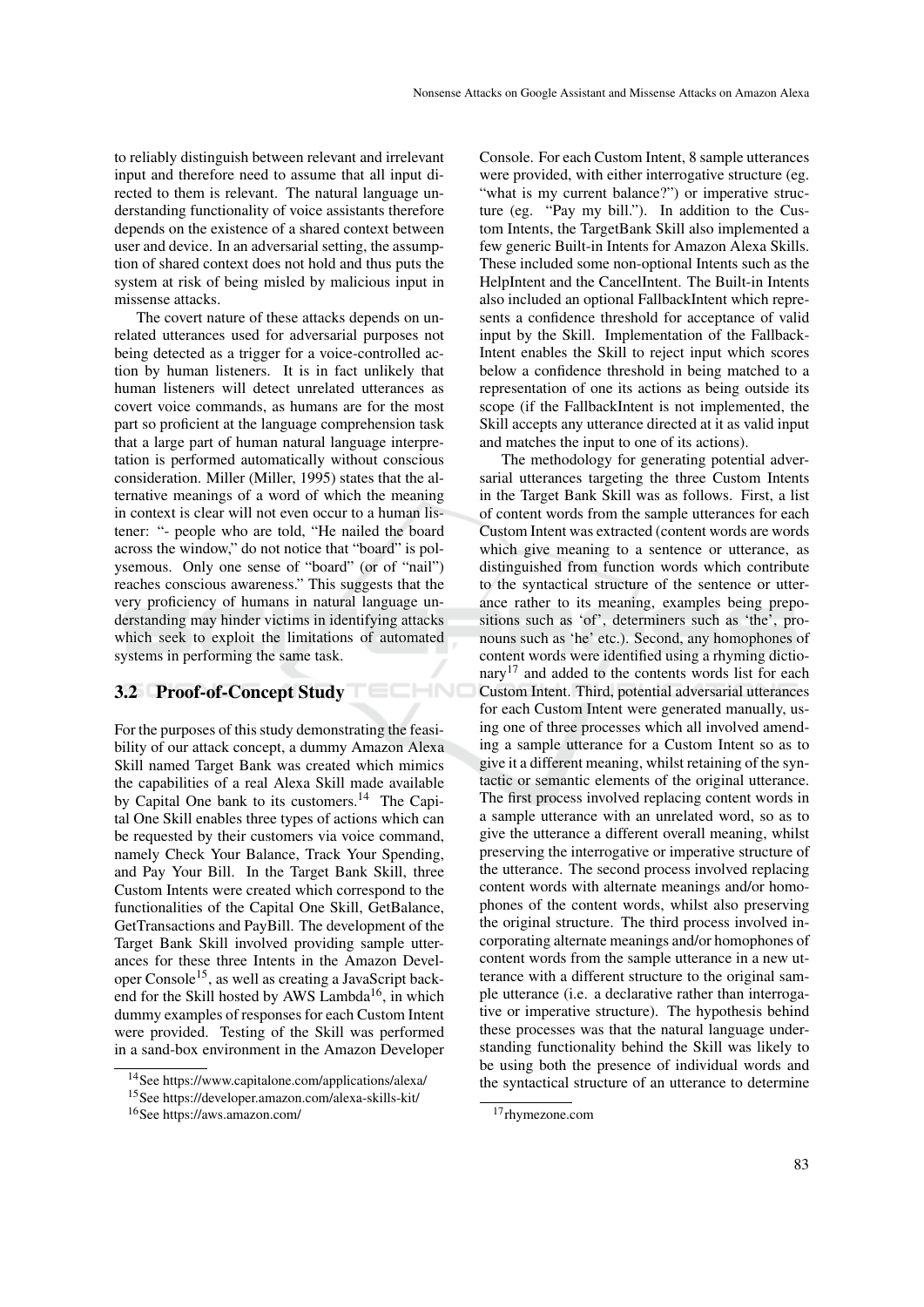a user's intended meaning, and that therefore creating potential adversarial utterances which retained either or both of these elements from a target sample utterance, whilst also making amendments or additions which changed the meaning of the utterance as understood by humans, might lead to successful missense attacks.

Six instances of successful adversarial utterances identified using the methodology described above are shown in Figures 4 to 9. Two of the successful adversarial utterances were generated using the first of the three processes for generating adversarial utterances with a different meaning to the target sample utterance, i.e. by replacing some of the content words in the sample utterance with an unrelated word whilst retaining its structure. In these two adversarial utterances, shown in Figures 4 and 5, the word 'money' in the sample utterance "how much money do I have" for GetBalanceIntent was replaced with 'ice-cream' and 'dough'. The second of these replacements leads to an adversarial utterance, "How much dough do I have", which is actually ambiguous with regard to its relatedness to the target sample utterance, as "dough" may be understood as a colloquial term for money, or else in its literal sense as a foodstuff. Two of the adversarial utterances use the second process for generating adversarial utterances, by replacing content words in the sample utterance "what is my current balance" for GetBalanceIntent with homophones or alternate meanings of the content words, one using the homophone 'currant' (a dried fruit) for 'current', and other using the words 'current' and 'balance' as understood in the context of electrical systems (see Figures 6 and 7). The last two successful adversarial utterances use the third process for generating adversarial utterances, by embedding alternate meanings of the words 'spent', 'clear' and 'account' from sample utterances for GetTransactionsIntent and PayBillIntent in declarative sentences (see Figures 8 and 9). Some of the adversarial utterances generated were not successful in triggering the target response by the Target Bank Skill, as were instead rejected by the Skill as invalid input. Two examples of unsuccessful adversarial utterances, one targeting the Get-BalanceIntent using alternate meanings of 'balance' and 'bank', and the other targeting the PayBillIntent with an alternate meaning of the word 'bill' (in the sense of a legal bill). Specifically, the adversarial utterance "I lost my balance on the bank" for GetBalanceIntent sample utterance "What is my bank balance" and the adversarial utterance "The bill was passed" for PayBillIntent sample utterance "Pay my bill" were unsuccessful.

The feasibility tests confirm that the flexibility of



Figure 4: Adversarial utterance "How much ice-cream do I have" for GetBalanceIntent sample utterance "How much money do I have".



Figure 5: Adversarial utterance "How much dough do I have" for GetBalanceIntent sample utterance "How much money do I have".



Figure 6: Adversarial utterance "What is a three phase current balance protection relay" for GetBalanceIntent sample utterance "What is my current balance".



Figure 7: Adversarial utterance "What is a currant" for Get-BalanceIntent sample utterance "What is my current balance".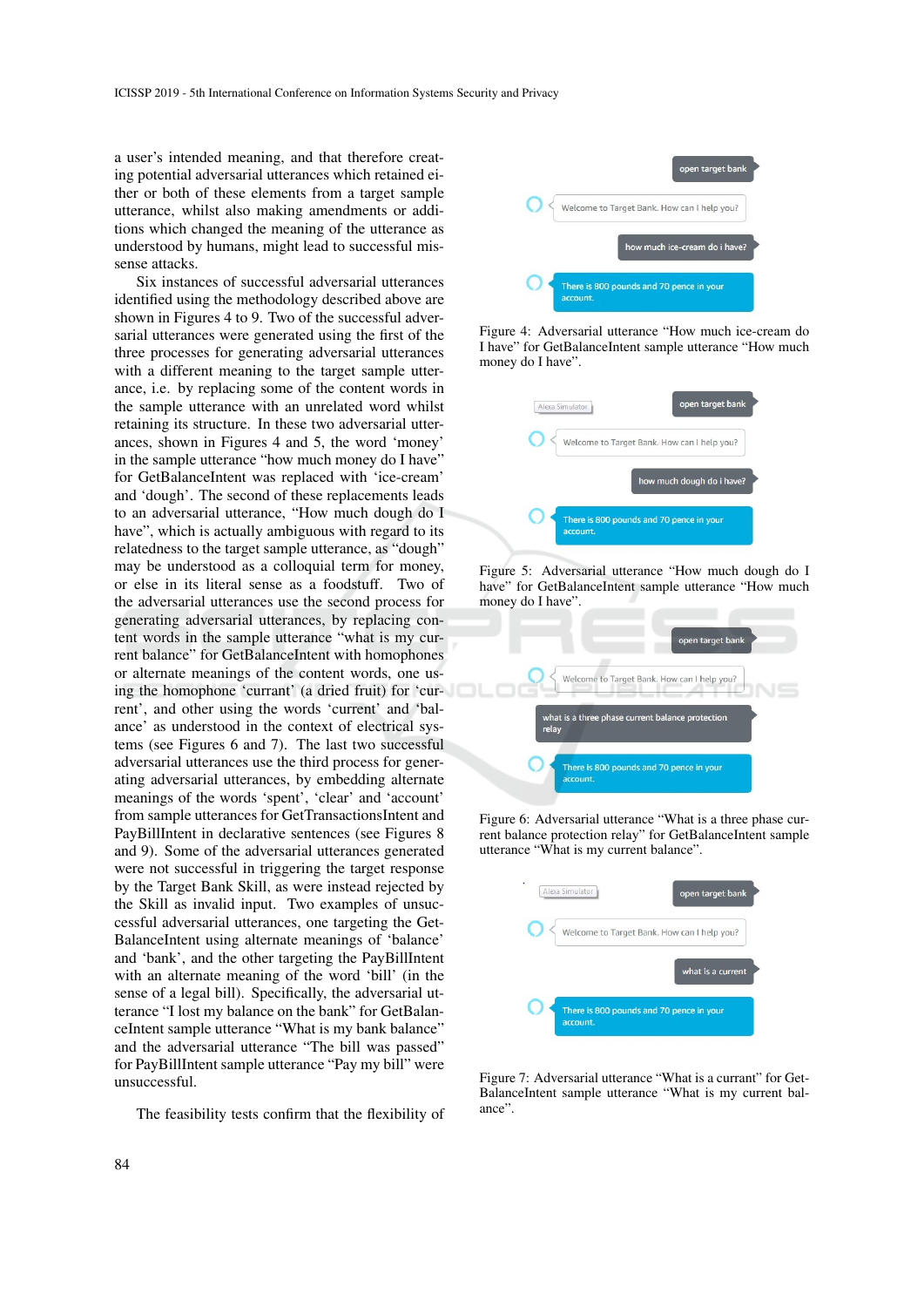

Figure 8: Adversarial utterance "I have spent my life doing this" for GetTransactionsIntent sample utterance "What have I spent this month".



Figure 9: Adversarial utterance "She didn't clear off on my account" for PayBillIntent sample utterance "Clear my account".

natural language understanding functionality in Amazon Alexa Skills in terms of being able to accept input other than the sample utterances provided by a developer exposes the system to manipulation by a malicious actor using unrelated utterances which are accepted by the system as a valid action trigger. It is shown that the natural language understanding functionality used by a Skill may take account of both the presence of individual words as well as the syntactic structure of the sample utterances to determine a user's likely intent, whereby either of these two aspects of the utterance may be sufficient to trigger an action in the target system in some instances, even if the other aspect does not match the action. The results further confirm that, whilst the FallbackIntent does prevent the Skill from accepting any utterance directed towards it as a valid command, enabling it to reject some adversarial utterances, it is not sufficient to prevent the Skill from accepting all adversarial utterances. This represents a security vulnerability in that it implies a potential for a malicious actor to control a system using utterances which will not be recognised by the system's human users as a voice command. Our proof-of-concept study supports existing concerns surrounding the implementation of voice-control in sensitive areas such as banking.<sup>18</sup>

A clear limitation of the attacks demonstrated here

is that they do not take into account to need for an attacker to activate the Alexa assistant using its 'wakeup word' "Alexa", as well as to launch the target Skill using its activation phrase ("Open Target Bank"). However, this limitation should not be viewed as one which cannot be overcome in future work. In their work on 'voice-squatting' or 'Skill-squatting' attacks in Amazon Alexa, Zhang et al. (Zhang et al., 2018) and Kumar et al. (Kumar et al., 2018) investigate the potential for triggering a malicious Alexa Skill via a command intended for a non-malicious Skill by using homophones of non-malicious Skills as names for malicious Skills. Zhang et al. (Zhang et al., 2018) give the example of the Skill name "Capital One" being confused with "capital won". Whilst the experimental work described in these two papers consider the potential for the creation of Skills with confusable names by malicious actors, their work also points conversely to a potential for misleading a non-malicious Alexa Skill to treat an unrelated word or phrase as its activation phrase. In an analysis of systematic errors in Amazon Alexa transcription, Kumar et al. identify other types of errors apart from homophones, including compound words, phonetically related words, as well as transcription errors for which no obvious explanation is apparent. This suggests that the space of unrelated utterances which might be used to spoof a wake-up word or activation phrase is not limited to homophones. Thus it should not be assumed that the necessity for activation with a wake-up word or phrase will prevent the development of missense attacks of the type investigated here in future work.

A further limitation of the missense attacks described here is that they are demonstrated only in relation to a natural language understanding system which is not as robust as would be expected of a system in real-word commercial use. By contrast to the Custom Intents created for the Target Bank Skill, Alexa core natural language understanding capabilities and the Built-in Intents made available for Amazon Alexa Skills are trained on large number of user utterances, and supported by a large-scale ontology (Kollar et al., Kumar et al.). Even Custom Intents for Alexa Skills deployed 'in the wild' by commercial entities are likely to have been supplied with much larger number of sample utterances than were provided for the Custom Intents in the Target Bank Skill (this is in fact the case for the real Capital One Skill Capital One Skill, as stated in an Amazon Developer blog post  $19$ ). However, the fact that it is shown to be possible to generate successful adversarial utterances

<sup>18</sup>see for example phys.org, 20th June 2018, 'Banking by smart speaker arrives, but security issues exist', https://phys.org/news/2018-06-banking-smart-speakerissues.html

<sup>19</sup>See https://developer.amazon.com/blogs/alexa/post/ c70e3a9b-405c-4fe1-bc20-bc0519d48c97/the-story-of-thecapital-one-alexa-skill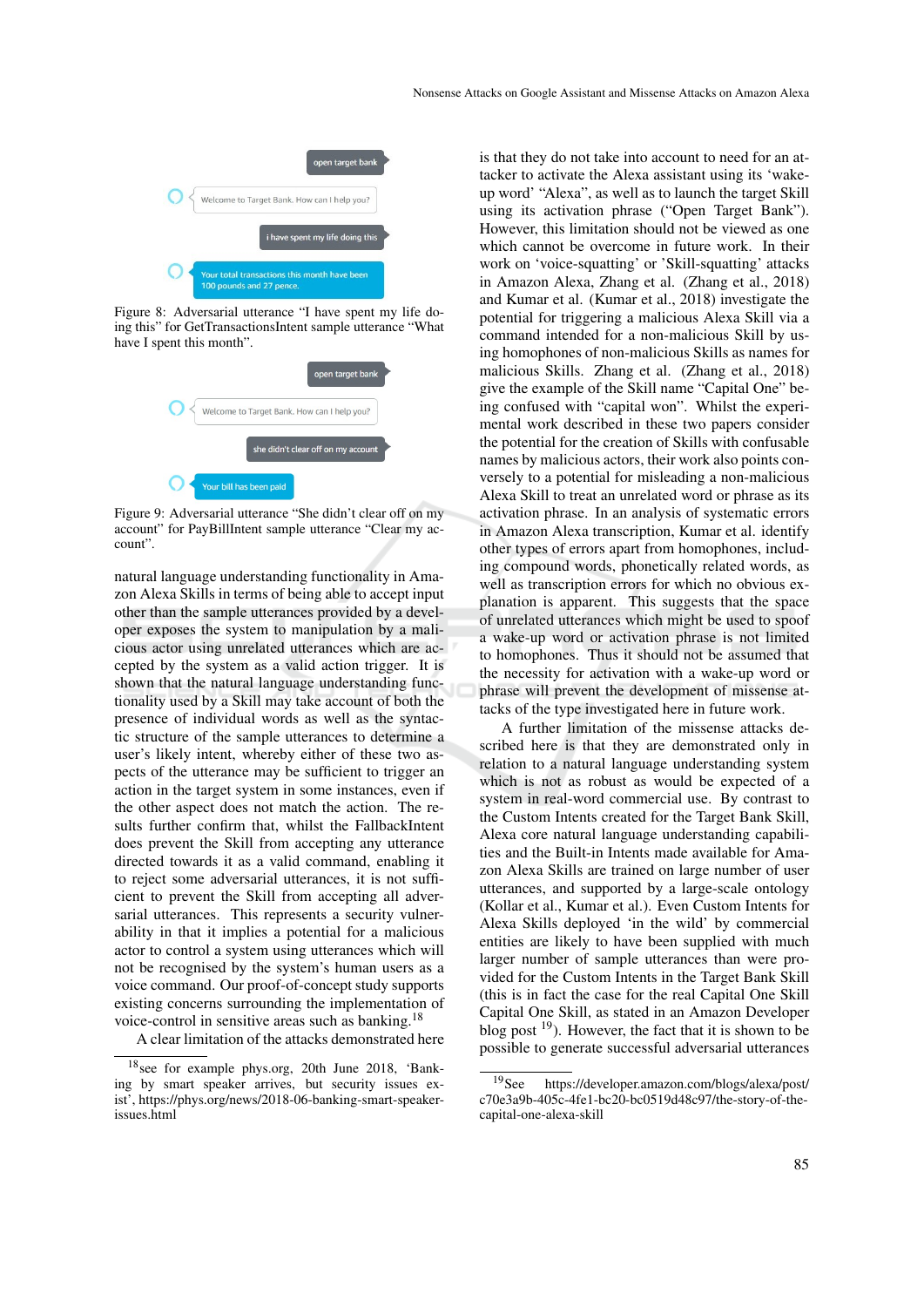for the Target Bank Skill in a very small-scale study, as that described above, suggests that it may also be possible to generate adversarial utterances which are effective against a more robust natural language understanding functionality, albeit that this is likely to require larger scale experimental work.

## 4 CONCLUSIONS

Based on the small-scale experiment presented here, we conclude that voice-controlled digital assistants are potentially vulnerable to malicious input consisting of nonsense syllables which humans perceive as meaningless. A focus of future work might be to conduct a larger scale study and to conduct a more finetuned analysis of successful and unsuccessful nonsense attacks, to determine which nonsense syllables are most likely to be confused with target commands by machines, whilst still being perceived as nonsensical by humans. This would enable investigation of more targeted attacks. Ultimately the focus of future work should be to consider how voice-controlled systems might be better trained to distinguish between meaningful and meaningless sound with respect to the language to which they are intended to respond.

Based on the proof-of-concept study presented here, we further conclude that the natural language understanding functionality in voice-controlled digital assistants is vulnerable to being misled by adversarial utterances which trigger a target action by the assistant, despite being unrelated to the action in terms of the meaning of the utterance as understood by humans. Future work should investigate the potential for attacks which are effective against a more robust natural language understanding functionality in larger scale experimental work.

## ACKNOWLEDGEMENTS

This work was funded by a doctoral training grant from the UK Engineering and Physical Sciences Research Council (EPSRC).

## **REFERENCES**

- Bailey, T. M. and Hahn, U. (2005). Phoneme similarity and confusability. *Journal of Memory and Language*, 52(3):339–362.
- Bispham, M. K., Agrafiotis, I., and Goldsmith, M. (2018). A taxonomy of attacks via the speech interface. *accepted for publication by the The Third Interna-*

*tional Conference on Cyber-Technologies and Cyber-Systems*.

- Carlini, N., Mishra, P., Vaidya, T., Zhang, Y., Sherr, M., Shields, C., Wagner, D., and Zhou, W. (2016). Hidden voice commands. In *25th USENIX Security Symposium (USENIX Security 16), Austin, TX*.
- Carlini, N. and Wagner, D. (2018). Audio adversarial examples: Targeted attacks on speech-to-text. *arXiv preprint arXiv:1801.01944*.
- Kollar, T., Berry, D., Stuart, L., Owczarzak, K., Chung, T., Mathias, L., Kayser, M., Snow, B., and Matsoukas, S. (2018). The Alexa Meaning Representation Language. In *Proceedings of the 2018 Conference of the North American Chapter of the Association for Computational Linguistics: Human Language Technologies, Volume 3 (Industry Papers)*, volume 3, pages 177–184.
- Kumar, A., Gupta, A., Chan, J., Tucker, S., Hoffmeister, B., and Dreyer, M. (2017). Just ASK: Building an architecture for extensible self-service spoken language understanding. *arXiv preprint arXiv:1711.00549*.
- Kumar, D., Paccagnella, R., Murley, P., Hennenfent, E., Mason, J., Bates, A., and Bailey, M. (2018). Skill squatting attacks on Amazon Alexa. In *27th USENIX Security Symposium (USENIX Security 18)*, pages 33– 47, Baltimore, MD. USENIX Association.
- Lippmann, R. P. et al. (1997). Speech recognition by machines and humans. *Speech communication*, 22(1):1– 15.
- McCurdy, N., Srikumar, V., and Meyer, M. (2015). Rhymedesign: A tool for analyzing sonic devices in poetry. In *Proceedings of the Fourth Workshop on Computational Linguistics for Literature*, pages 12– 22.
- McTear, M., Callejas, Z., and Griol, D. (2016). *The conversational interface*. Springer.
- Meutzner, H., Gupta, S., and Kolossa, D. (2015). Constructing secure audio captchas by exploiting differences between humans and machines. In *Proceedings of the 33rd annual ACM conference on human factors in computing systems*, pages 2335–2338. ACM.
- Miller, G. A. (1995). WordNet: a lexical database for English. *Communications of the ACM*, 38(11):39–41.
- Nowak, M. A. and Krakauer, D. C. (1999). The evolution of language. *Proceedings of the National Academy of Sciences*, 96(14):8028–8033.
- Papernot, N., McDaniel, P., Swami, A., and Harang, R. (2016). Crafting adversarial input sequences for recurrent neural networks. In *Military Communications Conference, MILCOM 2016-2016 IEEE*, pages 49– 54. IEEE.
- Roberts, A. C., Wetterlin, A., and Lahiri, A. (2013). Aligning mispronounced words to meaning: Evidence from ERP and reaction time studies. *The Mental Lexicon*, 8(2):140–163.
- Scharenborg, O. and Cooke, M. (2008). Comparing human and machine recognition performance on a VCV corpus. *Proceedings of the ISCA Tutorial and Research Workshop on Speech Analysis and Processing for Knowledge Discovery*.